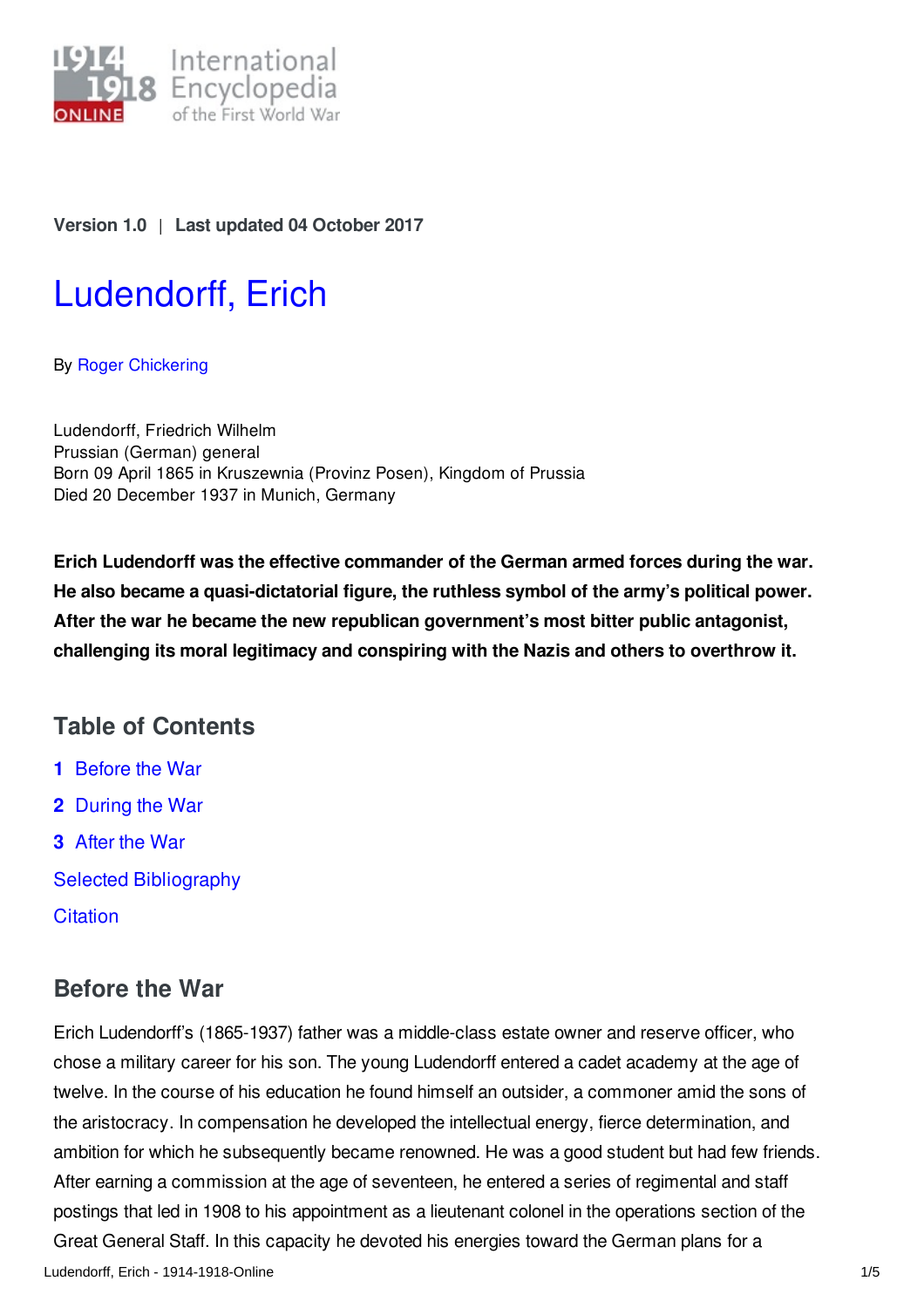European war. These were, in his eyes, unrealistic given the state of the German army's manpower and equipment. His uncompromising advocacy of increases in both areas enjoyed the support of Helmuth von Moltke [\(1848-1916\)](https://encyclopedia.1914-1918-online.net/index/names/118854801), the chief of the General Staff, but it drew the opposition of other military and civilian leaders. Ludendorff's determination was rewarded in the monumental appropriations bills that the *Reichstag* passed in 1912 and 1913. By then, however, he had been removed under pressure from the Military Cabinet and War Ministry to a regimental command.

Ludendorff had become known as the *enfant terrible* of the German army, a soldier whose obsession with the imperatives of [warfare](https://encyclopedia.1914-1918-online.net/article/warfare_1914-1918_germany) knew no compromise. He believed that warfare governed human affairs. At both the tactical and strategic levels, the waging of war was, he was convinced, a matter of concentrating superior force in battles, which, if properly prepared and conducted, won wars.

## <span id="page-1-0"></span>**During the War**

Soon after his promotion to major general in April 1914, Ludendorff was given an opportunity to put his convictions, as well as operational plans that he had helped prepare, into practice. Thanks to continued ties to Moltke, he became quartermaster in the Second German Army. In this capacity he participated in the attack on the Belgian fortress system in Liège, leading the small force that captured the main citadel on August 7, 1914. Two weeks later, Moltke named him chief of staff to the new commander of the Eighth German Army, which faced the potentially catastrophic advance of Russian forces in the east. Moltke calculated that Ludendorff would provide the dynamic in the new command, which was to be nominally headed by Paul von Hindenburg [\(1847-1934\)](https://encyclopedia.1914-1918-online.net/index/names/118551264), a retired general who, at the age of sixty-six, was known for his stolid composure and was expected to follow Ludendorff's advice. In the event, by the time he joined this army two days later, Ludendorff had endorsed the plans of its staff for a daring German offensive in the east. The plan eventuated in the Battle of [Tannenberg](https://encyclopedia.1914-1918-online.net/article/tannenberg_battle_of), for which Hindenburg and Ludendorff took full credit. Triumph cast the two soldiers as folk heroes, the objects of popular acclaim throughout the country. Adulation provided a plebiscitary basis for their collaboration and growing power.

It is tempting to portray Hindenburg as the front for Ludendorff's ambitions, energy, and operational audacity; but this picture is overdrawn. For all his talents, Ludendorff was a difficult man—grating, overbearing, easily antagonized. Hindenburg was a temperamental contrast as well as a more effective political figure. He thus played an essential part in calming his younger colleague. He was Ludendorff's political mediator at court, among the military leadership, the country's allies, and German civilian leaders, for whom Ludendorff had instinctive contempt. Ludendorff's power was inconceivable without Hindenburg's.

In recognition of their military success, Hindenburg and Ludendorff were named to the command of the [eastern](https://encyclopedia.1914-1918-online.net/article/eastern_front) theater in October 1914. Ludendorff thereupon became the loudest advocate of giving strategic preference to this theater. In 1915 he oversaw the most spectacular German military triumph of the war. German forces broke through Russian lines in May and continued their eastward advance until the fall, when all of Russian [Poland](https://encyclopedia.1914-1918-online.net/article/poland), as well as [Lithuania](https://encyclopedia.1914-1918-online.net/article/baltic_states_and_finland) and Latvia, was in the hands Ludendorff, Erich - 1914-1918-Online 2/5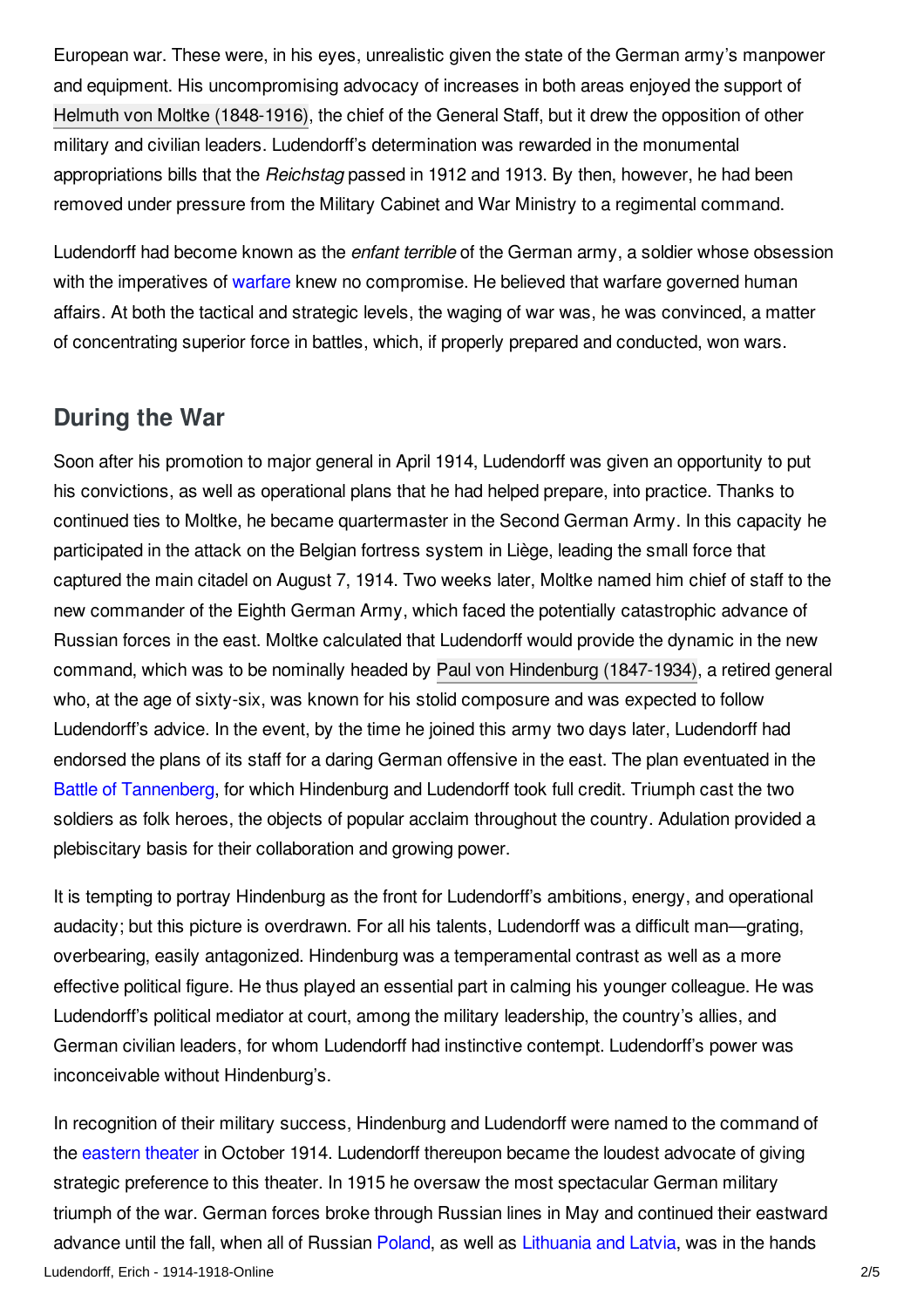of the Central Powers. In much of this territory, which became known simply as *[Oberost](https://encyclopedia.1914-1918-online.net/article/ober_ost),* the eastern command ruled directly and without civilian interference. The campaign not only extended German rule deep into the east; in Ludendorff's eyes it also confirmed both the priority of the eastern campaign and his belief that a well-executed tactical offensive would produce a strategic decision.

The failure of German forces to advance in the west further ratified Ludendorff's thinking, and it led in the summer of 1916 to Hindenburg's and Ludendorff's promotion to the supreme [command](https://encyclopedia.1914-1918-online.net/article/oberste_heeresleitung_ohl) of the German armies. Their power now encompassed not only multiple fighting fronts but also the overburdened German home front. Once in power in Berlin, Ludendorff endorsed the judgment that the war must be won in the west, so he resolved upon a climactic battle in this theater. He concluded that this scenario required the ruthless acceleration of military production at home, as well as combing the home front for manpower for the army. As the so-called Hindenburg Programme centralized the army's bureaucratic control over the [economy](https://encyclopedia.1914-1918-online.net/article/organization_of_war_economies_germany), the supreme command's rule became quasi-dictatorial, eclipsing civilian agencies, [parliamentary](https://encyclopedia.1914-1918-online.net/article/governments_parliaments_and_parties_germany) institutions, and even the imperial throne, whose occupant had cause to fear the two reigning soldiers. In a fitting consequence of his vision of war, Ludendorff had become the most powerful man in the country.

By the end of 1916 he had decided that the decisive battle in the west could come only in 1918. In preparation in 1917, he undertook a defensive campaign in this theater, shortening his lines (notably in the retreat to the Siegfried Line). He also pushed for unrestricted [submarine](https://encyclopedia.1914-1918-online.net/article/submarines_and_submarine_warfare) warfare against Allied seaborne traffic, aware that it would bring the [United](https://encyclopedia.1914-1918-online.net/article/united_states_of_america) States into the war against [Germany](https://encyclopedia.1914-1918-online.net/article/germany). He was confident, though, that Germany would have won the great battle, hence the war, by the time American troops arrived in Europe. The collapse of the Russian armies in the east in 1917 strengthened this confidence.

The great German Spring [Offensive](https://encyclopedia.1914-1918-online.net/article/german_spring_offensives_1918) began on March 21, 1918. It reflected Ludendorff's belief that a breakthrough at a pivotal point in the Allied line would trigger the strategic collapse of enemy forces. The validity of this thinking was not demonstrated, however, for the German forces could not achieve breakthrough at any of the points that Ludendorff selected. The Allies' counteroffensive began in July, signaling the beginning of the end. Ludendorff himself admitted as much at the end of September and was removed from his position four weeks later.

## <span id="page-2-0"></span>**After the War**

The war's outcome signified a psychological catastrophe for Ludendorff. Temperamentally unable to admit his own failure, he set out on a quest to understand the causes of the German defeat. This effort occupied him for the rest of his life. Even before the end of the war, his attentions had turned toward civilians on the home front, whom he accused of subverting support for the army in the field. Along with Hindenburg, he then became the leading proponent of the ["stab-in-the-back"](https://encyclopedia.1914-1918-online.net/article/stab-in-the-back_myth) legend. He directed his energies into a series of conspiracies to overthrow the new republican government, which he regarded as the creature of the same "November criminals" who had betrayed the army. His allies now included former officers and a number of civilian groups on the "*völkisch*" right, Ludendorff, Erich - 1914-1918-Online 3/5